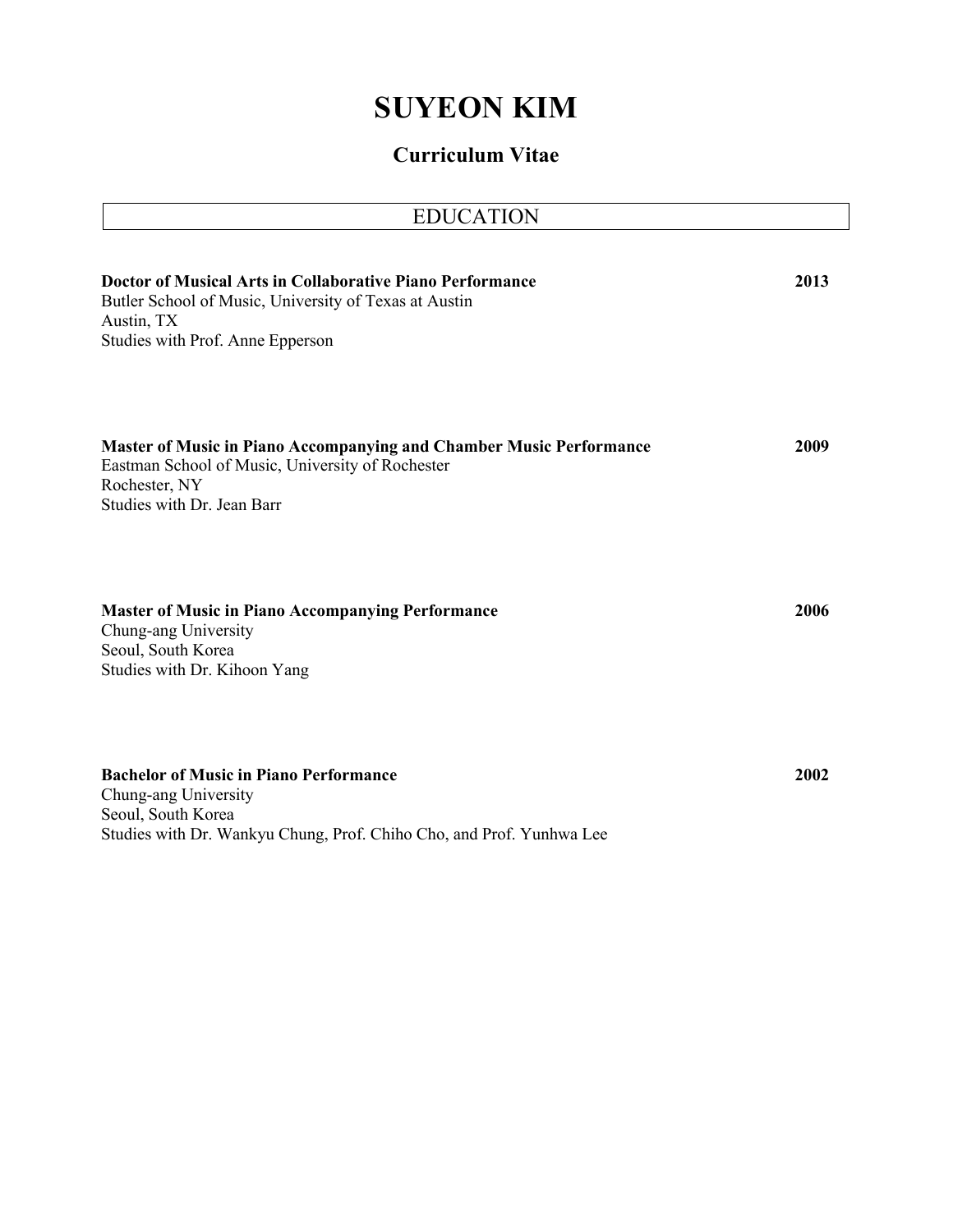# *Collegiate*

**Instructor of Collaborative Piano 2017 – Present Lecturer of Collaborative Piano 2013 – 2017** College of Music, University of Colorado Boulder Boulder, CO

• Collaborate with faculty, students, and guest artists as assigned for rehearsals, lessons, master classes, competitions, juries, and recitals. Over a typical year, I will work with approximately 70 students, including approximately 10 regular partnerships with vocalists, and on average performing 15 recitals, 25 juries, and multiple in-house competitions and projects per year with instrumentalists.

- Communicate actively with faculty, students, and guest artists to develop schedules and performance plans
- Work with DMA candidates on major repertoire and recording projects as requested or assigned
- Perform collaborative piano area administrative duties as assigned, including organization of collaborative piano auditions, time sheet management, guest artist contact and coordination, and weekly area assignment meetings
- Serve as sabbatical replacement for Dr. Alexandra Nguyen during the Fall 2018 semester, teaching graduate level accompanying and chamber music to masters and doctoral candidates, providing direct administrative support to the piano accompanying department, meeting with colleagues to discuss progress of students and other issue within the department, mentoring students throughout the semester, and resolving any issues in consultation with colleagues
- Teach classes as assigned, including:

*PMUS 4105 - Supervised Accompanying (Spring 2022, Fall 2019, Spring 2018, Fall 2016):* This directed studycourse instills basic collaborative piano skills through a weekly lesson format. Pianists are expected to collaborate with assigned partners for all rehearsals, lessons, and studio classes. Each student pianist's work culminates in a final performance project, usually at a large "tutti" division class or partner jury.

*PMUS 5636 – 005 – Collaborative Piano Studio Lessons (Fall 2018):* This directed study course instills advanced collaborative piano skills appropriate for masters level student through a weekly lesson format. Lessons cover a wide variety of topics, all related to the art of collaborative piano. Pianists are expected to collaborate with assigned partners for all rehearsals, lessons, and studio classes, and to do so approaching a professional level.

*PMUS 6636 – 005 – Collaborative Piano Studio Lessons (Fall 2018):* This directed study course instills advanced collaborative piano skills appropriate for doctoral level students through a weekly lesson format. Lessons cover a wide variety of topics, all related to the art of collaborativepiano. Pianists are expected to collaborate with assigned partners for all rehearsals, lessons, and studio classes, and to do so approaching a professional level.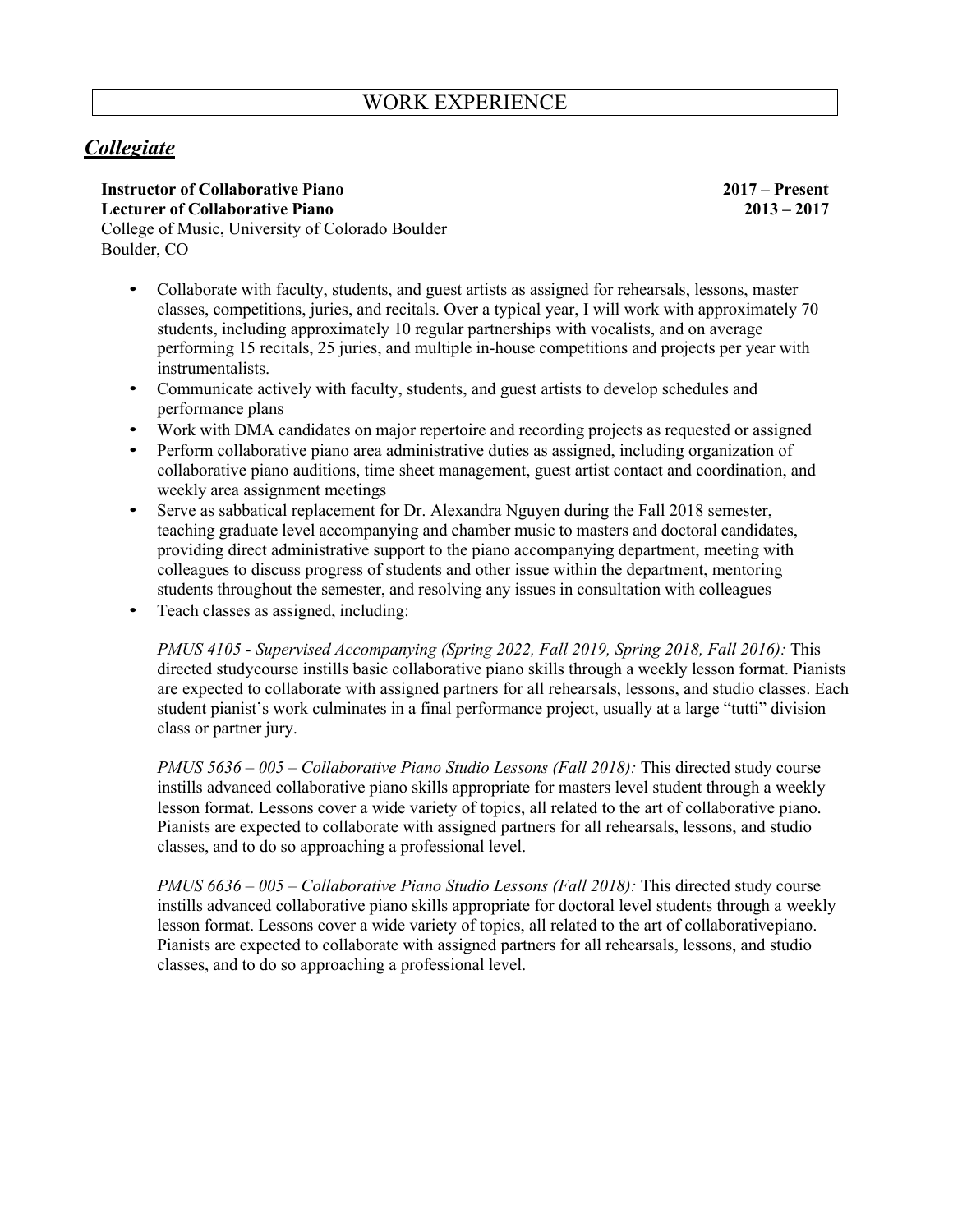### **Graduate Assistant 2010 - 2013**

Butler School of Music, University of Texas at Austin Austin, TX

- Collaborate with students for rehearsals, lessons, master classes, competitions, juries, and recitals
- Communicate actively with students to develop schedules and performance plans
- Work with university choral groups and large ensembles as assigned
- Organize and schedule collaborative program events (2012-2013 academic year)

### **Graduate Assistant 2007 - 2009**

Eastman School of Music, University of Rochester Rochester, NY

- Collaborate with students as assigned for rehearsals, lessons, master classes, competitions, juries, and recitals
- Communicate actively with students to develop schedules and performance plans

### **Teaching Assistant 2004 - 2006**

Chung-ang University Seoul, South Korea

- Perform assigned administrative duties for the piano department, including lesson scheduling, jury scheduling, budgeting, grade calculation, program creation, and general area communications to students
- Advise students concerning course enrollment and program completion
- Organize weekly performance classes, including attendance and performance order
- Act as liaison between faculty and students when issues and questions arose
- Receive full scholarship and assistantship scholarship to support studies (2004-2006)

# *Competitions*

### **Staff Pianist July 2017**

National Association of Teachers of Singing - National Student Auditions Boulder, CO

- Collaborate with collegiate level vocalists from across the United States in the semi-final round ofthe competition
- Coordinate schedules with administrators to ensure success of rehearsals and performances

Music Teachers National Association National Competition Baltimore, MD

- Collaborate with young artists and collegiate-level competitors from across the United States, primarily in strings, woodwinds, and vocal divisions
- Coordinate schedules with administrators to ensure success of rehearsals and performances

# **Staff Pianist March 2017**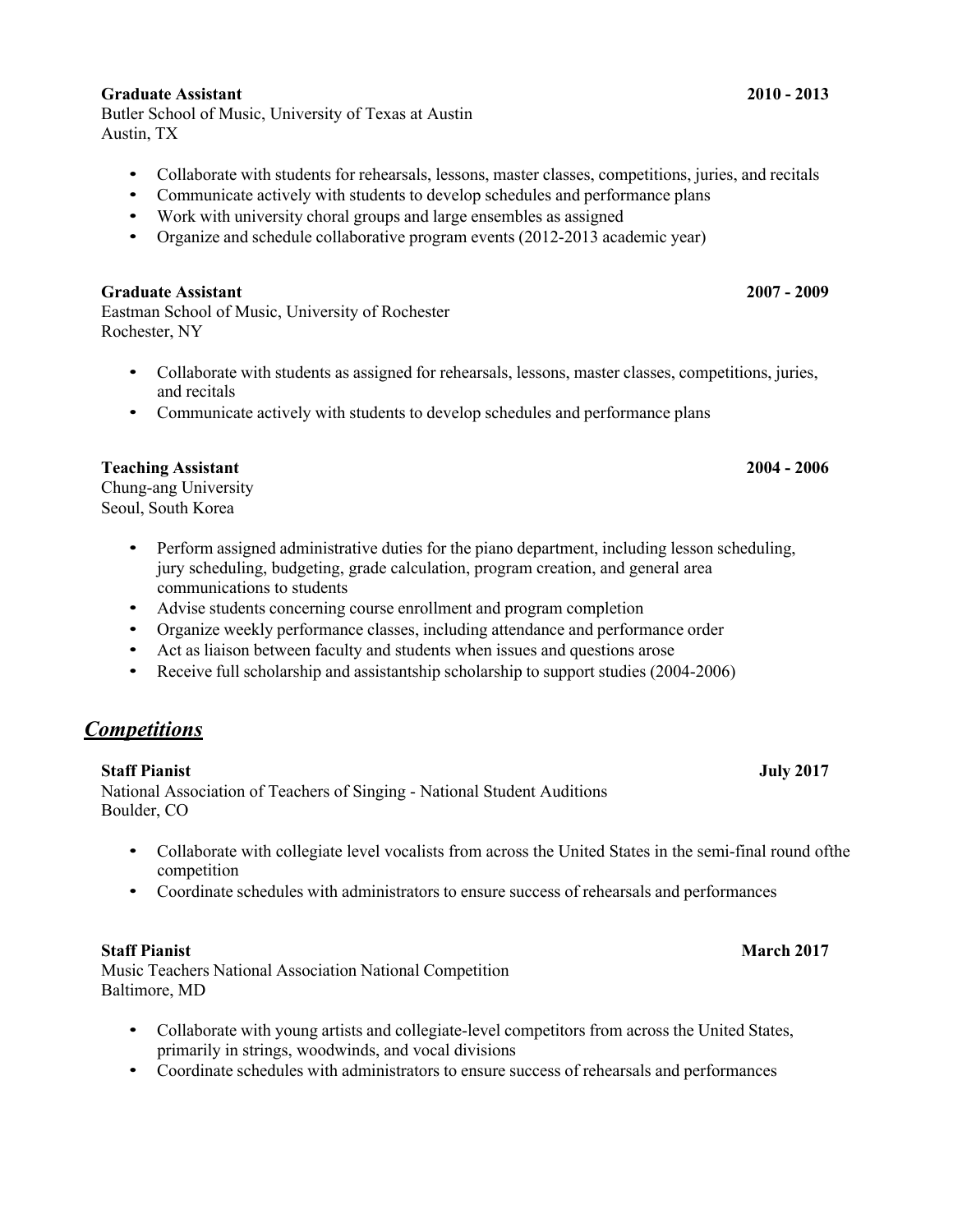### **Staff Pianist January 2017**

Music Teachers National Association Regional Competition Boulder, CO

- Collaborate with young artists and collegiate-level competitors from across the United States, primarily in strings, woodwinds, and vocal divisions
- Coordinate schedules with administrators to ensure success of rehearsals and performances

# Austin Bassfest

Austin, TX

- Collaborate with collegiate-level competitors from across the United States
- Coordinate schedules with administrators to ensure success of rehearsals and performances

# *Summer Programs*

**Staff Pianist Summers 2013, 2014 and 2015** Meadowmount School of Music Lewis, NY

- Collaborate with students for rehearsals, lessons, master classes, and performances
- Coordinate assignments and schedules with area supervisor
- Collaborate with faculty for other projects as requested

## **Collaborative Piano Fellowship Summers 2011 and 2012**

Music Academy of the West Santa Barbara, CA

- Collaborate with other participating students for rehearsals, lessons, master classes, competitions, and concerts
- Participate in master classes given by Gil Shaham, Glenn Dicterow, Jeanne Baxtresser, and Jonathan Feldman, among many others
- Perform as orchestral keyboardist as requested

# *Church Accompanying*

**Piano Accompanist 2014 - Present** Korean Presbyterian Church of Denver Arvada, CO

- Perform hymns and other special music during Sunday services and other services as requested
- Rehearse weekly with church choir for Sunday services
- Sing with Praise Team during Friday services

# **Staff Pianist September 2012**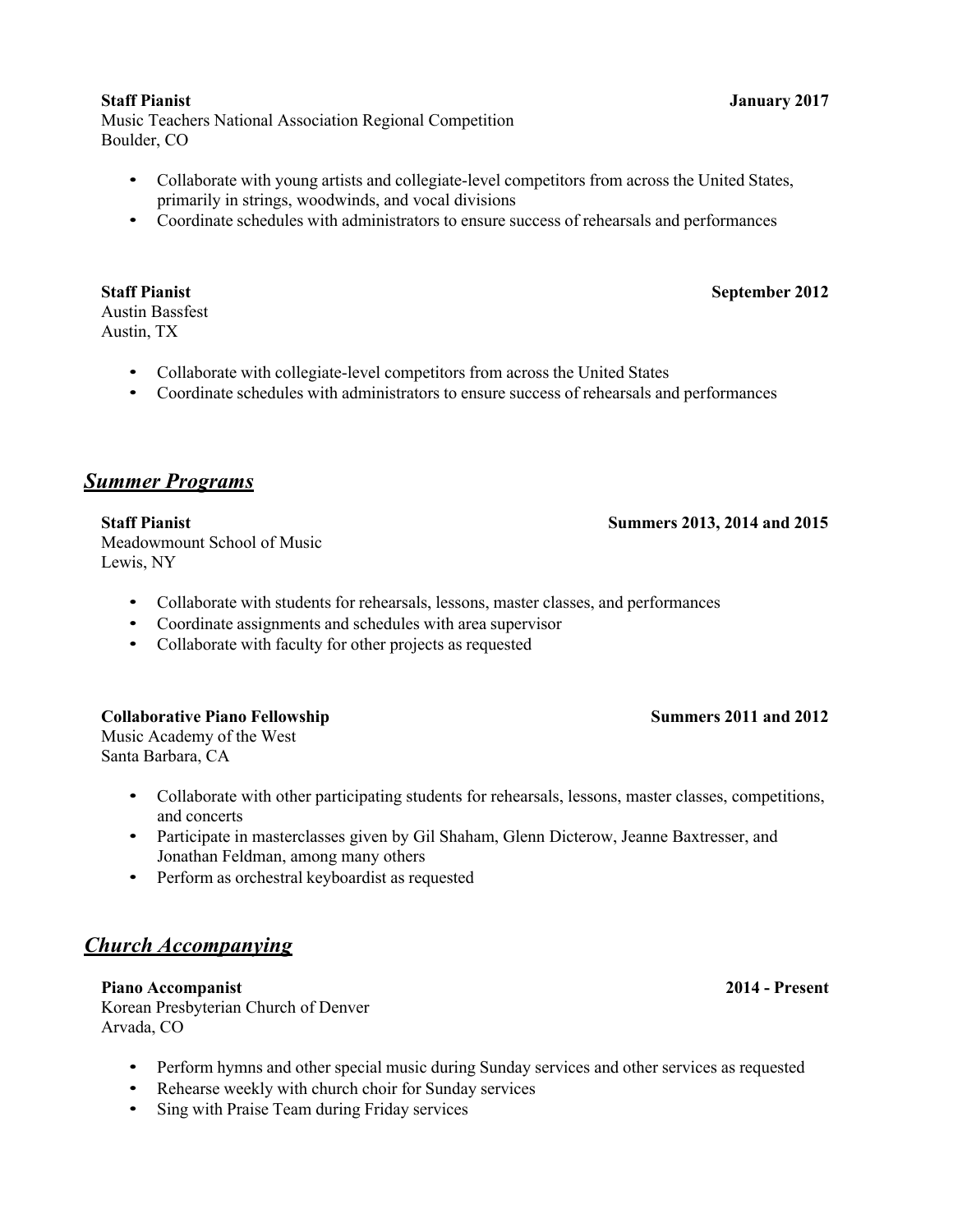### **Piano Accompanist 2007 - 2009**

Browncroft Baptist Church Rochester, NY

• Perform hymns and other special music during Sunday services and other services as requested

### **Piano Accompanist 1998 - 2006**

Kyesan Presbyterian Church Incheon, South Korea

- Perform hymns and other special music during Sunday services and other services as requested
- Rehearse weekly with church choir for Sunday services
- Collaborate on several recording projects with choral ensemble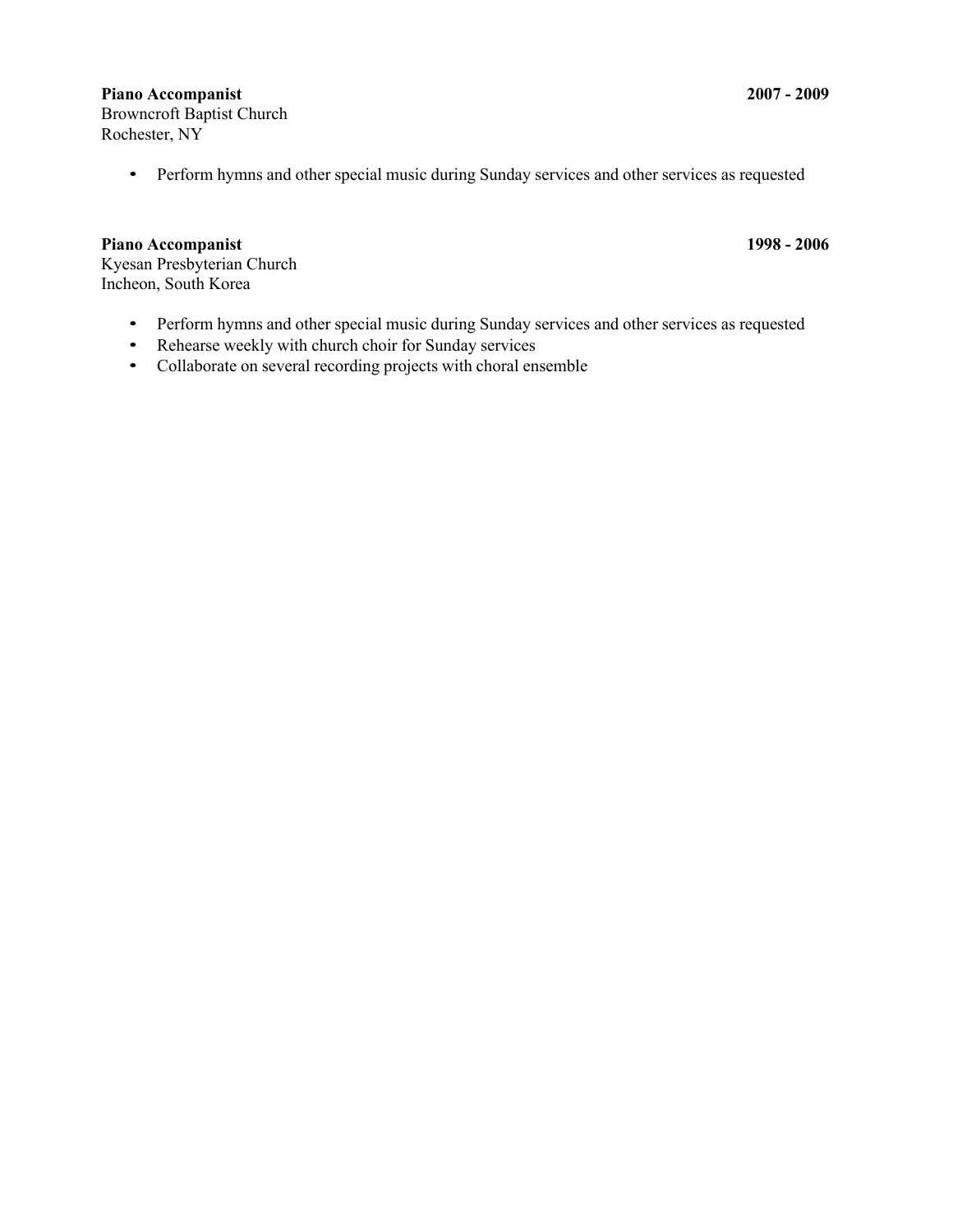# PERFORMANCES AND RECORDINGS

| <u><b>Selected Professional Performances</b></u>                                                                                                                                      |                |
|---------------------------------------------------------------------------------------------------------------------------------------------------------------------------------------|----------------|
| Faculty Tuesday Series: Suyeon Kim, piano with Hsiao-Ling Lin, piano; Harumi<br>Rhodes, violin; Erika Eckert, viola; David Requiro, cello                                             | September 2021 |
| Faculty Tuesday Series: Suyeon Kim, piano with Harumi Rhodes, violin; David<br>Requiro, cello; Meta Weiss, cello; Ryan Gardner, trumpet                                               | February 2021  |
| Faculty Tuesday Series: Meta Weiss, cello with Harumi Rhodes, violin                                                                                                                  | January 2021   |
| Guest Artist Concert at CSU – with Mindy Kaufman, flute, Fort Collins, CO                                                                                                             | February 2020  |
| Benefit Concert – with David Byrd-Marrow, horn, "If Music Be The Food",<br>Boulder, CO                                                                                                | January 2020   |
| Duo Recital – with David Babinet, baritone, House Concert, Boulder, CO                                                                                                                | August 2019    |
| Colorado Flute Association featured Guest Artist Performance - Valerie Coleman,<br>flute, Organ Recital Hall, Colorado State University, Fort Collins, CO                             | October 2018   |
| Faculty Tuesday Series: Margaret McDonald, piano with Hsiao-Ling Lin, Jeremy<br>Reger, and Mutsumi Moteki, piano, Grusin Hall, University of Colorado School<br>of Music, Boulder, CO | September 2018 |
| Faculty Tuesday Series: Hsiao-Ling Lin, piano, Grusin Hall, University of Colorado<br>School of Music, Boulder, CO                                                                    | February 2018  |
| Duo Recital – with Alan Weiss, flute, Ellen Ramsey Flutes, Longmont, CO                                                                                                               | February 2017  |
| Duo Recital - with Sharon Park, violin, The Academy, Boulder, CO                                                                                                                      | January 2017   |
| Duo Recital – with Zoe Lonsinger, violin, Golden West Retirement Community,<br>Boulder, CO                                                                                            | June 2016      |
| Chamber Recital Performance – with Johannes Gray, cello; Erika Gray, violin /viola,<br>Longmont Regent, Longmont, CO                                                                  | December 2014  |
| Duo Recital – with Zoe Lonsinger, violin, Golden West Retirement Community,<br>Boulder, CO                                                                                            | March 2014     |
| American Protégé International Piano and Strings Competition Winners Recital -<br>with Jisun Kim, cello, Carnegie Hall, New York, NY                                                  | March 2013     |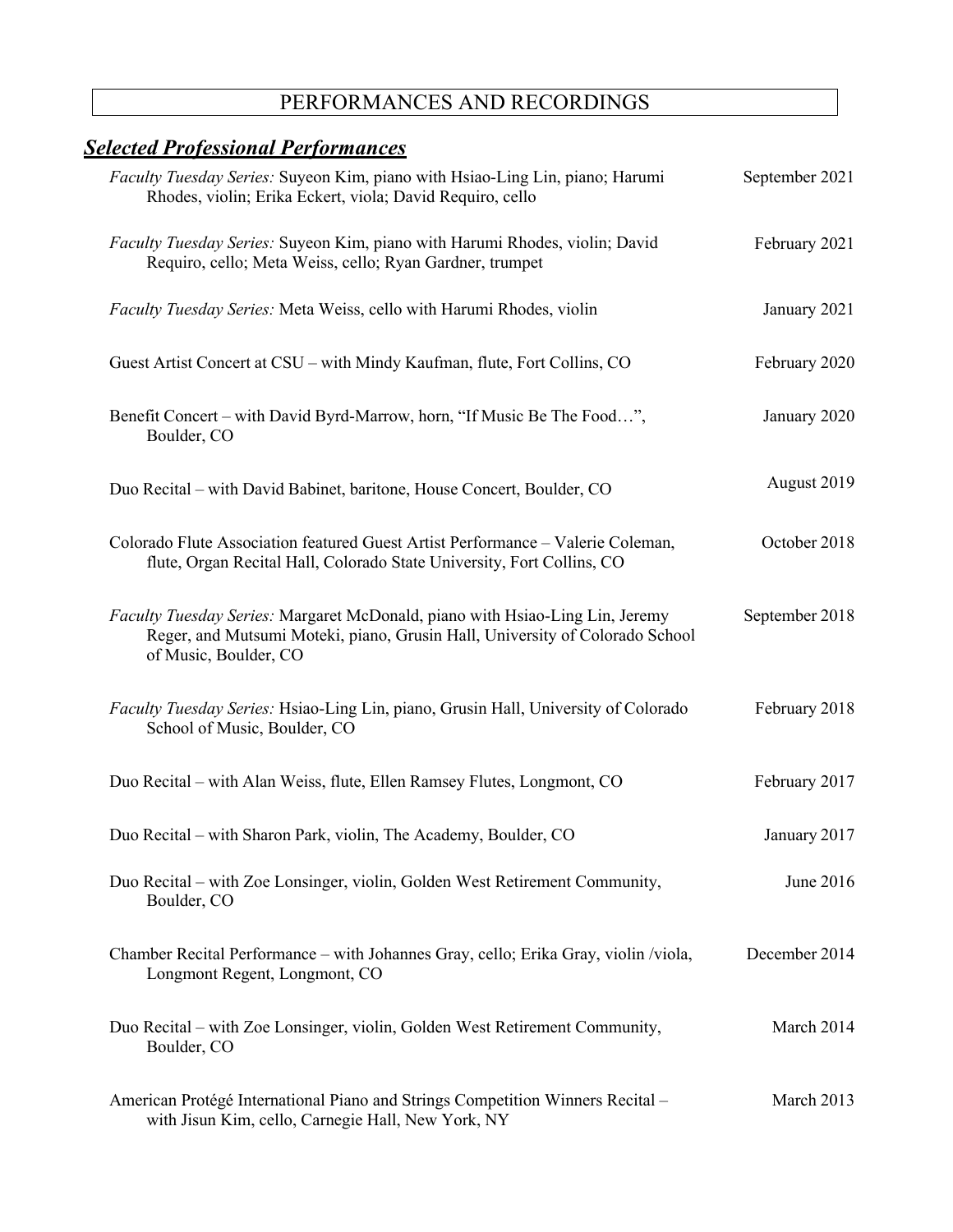Duo Recital – with Hyunhee Bae, violin, King Sejong Recital Hall, Seoul, South Korea December 2012

# *Selected Student Performances, University of Colorado Boulder (Boulder, CO)*

| DMA Recital - Daniel Moore, viola                    | November 2021 |
|------------------------------------------------------|---------------|
| DMA Repertoire Project - Jason Thompson, double bass | April 2021    |
| MM Recital - Laena Batchelder, violin                | April 2021    |
| MM Recital - Natalie Werner, voice                   | April 2021    |
| DMA Recital - Max McNutt, trumpet                    | April 2021    |
| MM Recital - Clayton Williams, oboe                  | April 2021    |
| DMA Recital - Tony Federico, bassoon                 | April 2021    |
| DMA Recital - Sun Im, bassoon                        | April 2021    |
| DMA Recital - Jeremiah Kersting, trumpet             | March 2021    |
| DMA Recital - Victor Luvsangenden, violin            | March 2021    |
| DMA Recital - Brian Sugrue, tuba                     | October 2020  |
| AD Recital - Robbie Herbst, violin                   | October 2020  |
| MM Recital - Laena Batchelder, violin                | October 2020  |
| MM Recital - Jackson Bailey, violin                  | March 2020    |
| DMA Repertoire Project - Marisa Ishikawa, violin     | February 2020 |
| DMA Recital - Kristina Nelson, bassoon               | February 2020 |
| DMA Repertoire Project - Caitlin Stokes, violin      | November 2019 |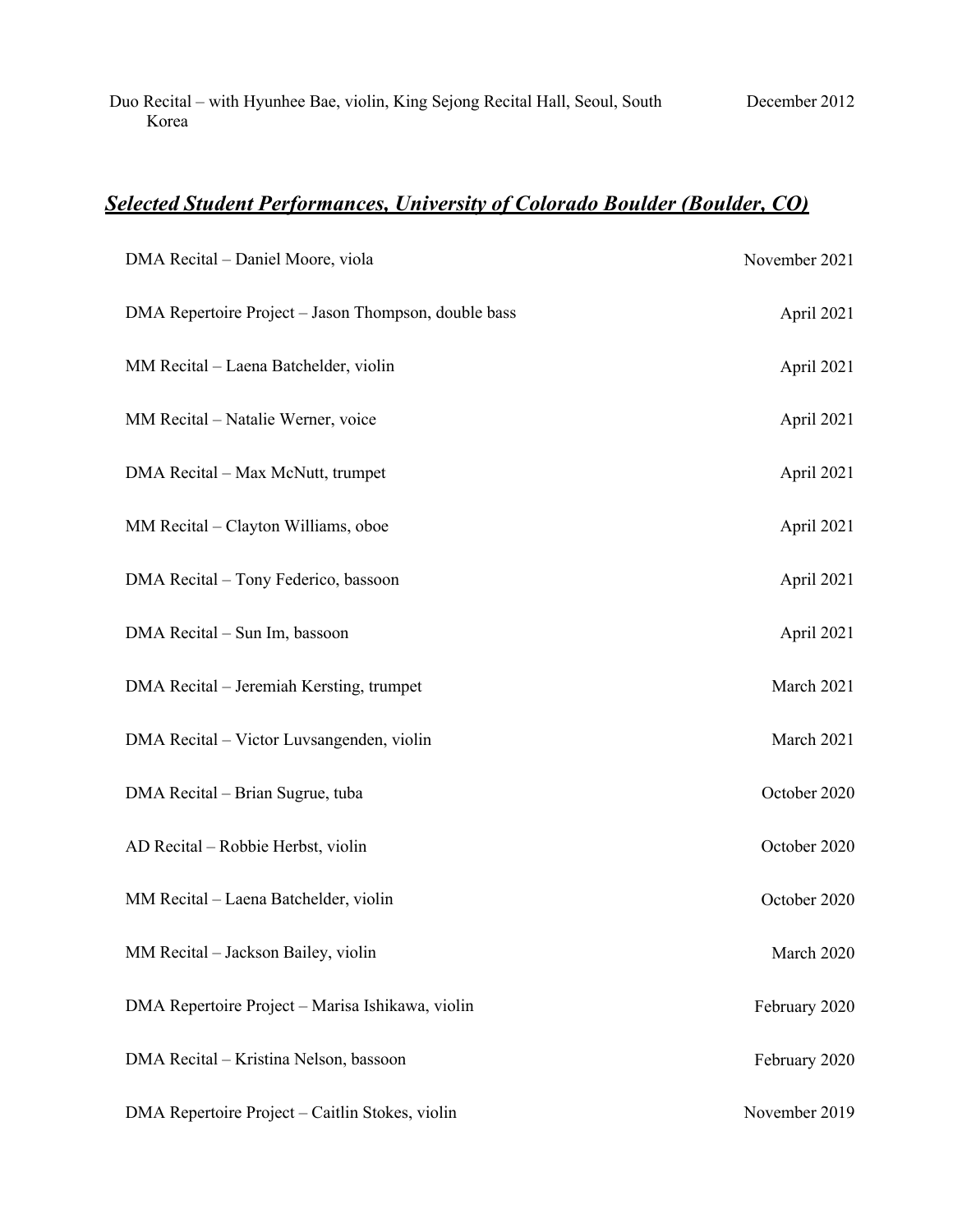| MM Recital – Kimberly Bill, violin                                                                                                                         | November 2019  |
|------------------------------------------------------------------------------------------------------------------------------------------------------------|----------------|
| DMA Repertoire Project-Ava Pacheco, violin                                                                                                                 | September 2019 |
| DMA Chamber Recital – Gyungsun Im, bassoon, with Krisitna Nelson, bassoon;<br>Randel Leung, clarinet; Kaleb Chesnic, flute; and Brittany Bonner, oboe      | April 2019     |
| DMA Recital – Brice Smith, flute                                                                                                                           | April 2019     |
| DMA Recital – Caitlin Stokes, violin                                                                                                                       | February 2019  |
| MM Recital - Robbie Herbst, violin                                                                                                                         | October 2018   |
| Lecture Recital - Paul Halverson, tenor                                                                                                                    | April 2018     |
| Lecture Recital – Ashley Gulbranson, horn                                                                                                                  | March 2018     |
| DMA Recital – Ryan Jacobsen, violin                                                                                                                        | March 2018     |
| DMA Recital - Paul Halverson, tenor                                                                                                                        | March 2018     |
| DMA Recital – Steven Vaughn, tuba                                                                                                                          | February 2018  |
| DMA Recital - JoseLeonardo Leon, bass trombone                                                                                                             | April 2017     |
| DMA Repertoire Project – Leslee Smucker, violin                                                                                                            | February 2017  |
| MM Recital – Christina Adams, mezzo-soprano                                                                                                                | November 2016  |
| DMA Recital – Colleen White, flute                                                                                                                         | November 2016  |
| DMA Recital - Annaka Hogelin, clarinet, with Parker James, snare drum; Jacob<br>Eichhorn, bass clarinet                                                    | October 2016   |
| DMA Recital – Yoon Joo Hwang, bassoon, with Yuli Kwon, oboe; Kellan Toohey,<br>clarinet; Leanne Hampton, flute; Benjamin Anderson, horn; Jordan Pyle, oboe | October 2016   |
| DMA Recital – Sharon Park, violin                                                                                                                          | December 2015  |
| DMA Recital – Benjamin Anderson, horn                                                                                                                      | December 2015  |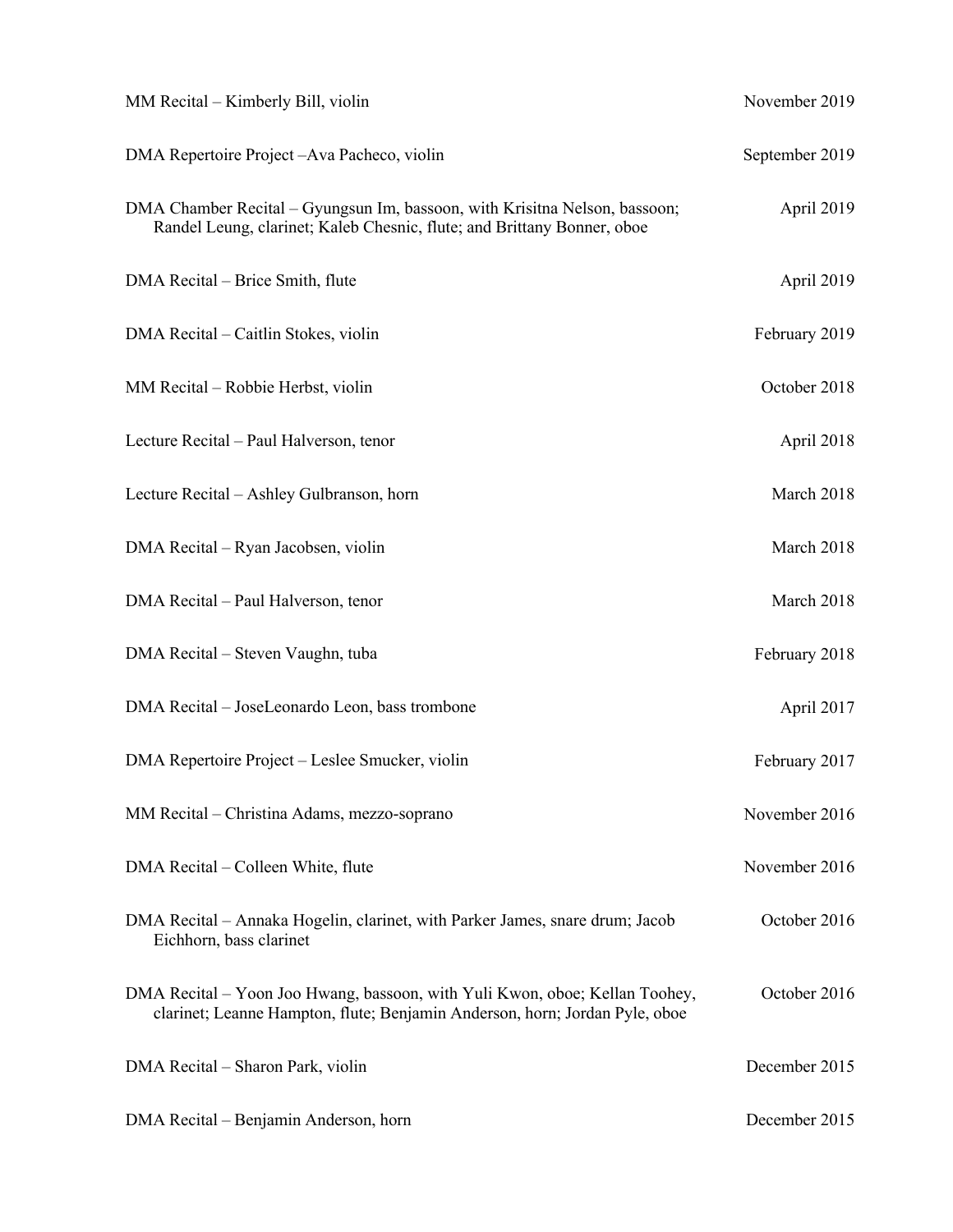| MM Recital - Taylor Raven, mezzo-soprano                | November 2015  |
|---------------------------------------------------------|----------------|
| DMA Repertoire Project – Sharon Park, violin            | September 2015 |
| MM Recital - Peter Bauer, clarinet                      | April 2015     |
| MM Recital - Ariel Patkin, viola                        | April 2015     |
| DMA Repertoire Project - Laura Seay, viola              | April 2015     |
| MM Recital - Will Shaw, trombone                        | March 2015     |
| MM Recital - Seth Miller, percussion                    | September 2014 |
| MM Recital - Andrea Murano, flute                       | April 2014     |
| MM Recital – Antuon Lopez, percussion                   | April 2014     |
| DMA Recital - Laura Seay, viola                         | January 2014   |
| MM Recital - Abby Yeakle, oboe, with Olivia Erwin, oboe | November 2013  |